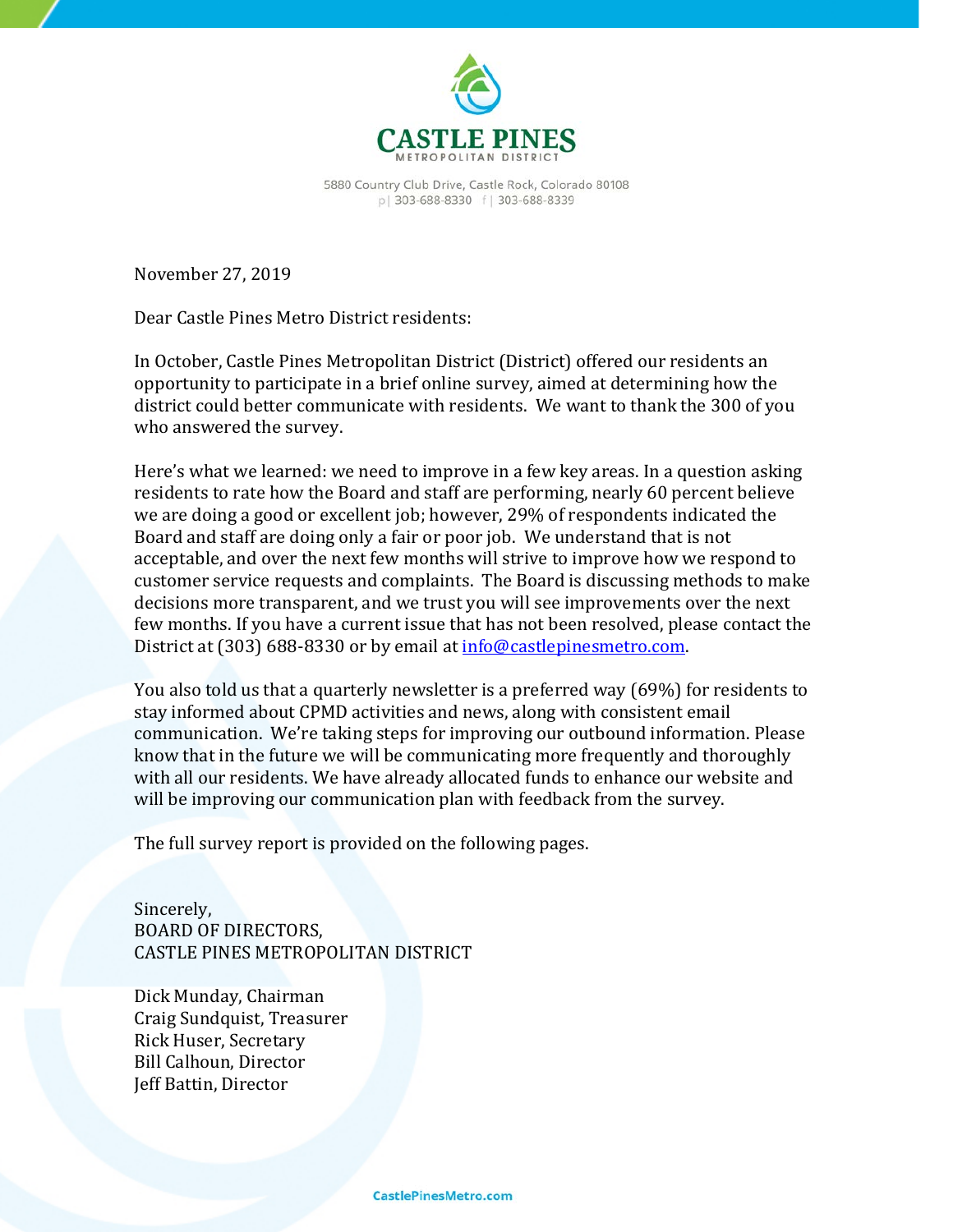# Have you had any in-person, email or phone contact with a Castle Pines Metro District employee?



| ANSWER CHOICES<br>↽ |                              | RESPONSES | ▼   |
|---------------------|------------------------------|-----------|-----|
|                     | ▼ Yes, in the last 12 months | 49.83%    | 149 |
|                     | Yes, more than a year ago    | 16.05%    | 48  |
|                     | $\blacktriangleright$ No.    | 34.11%    | 102 |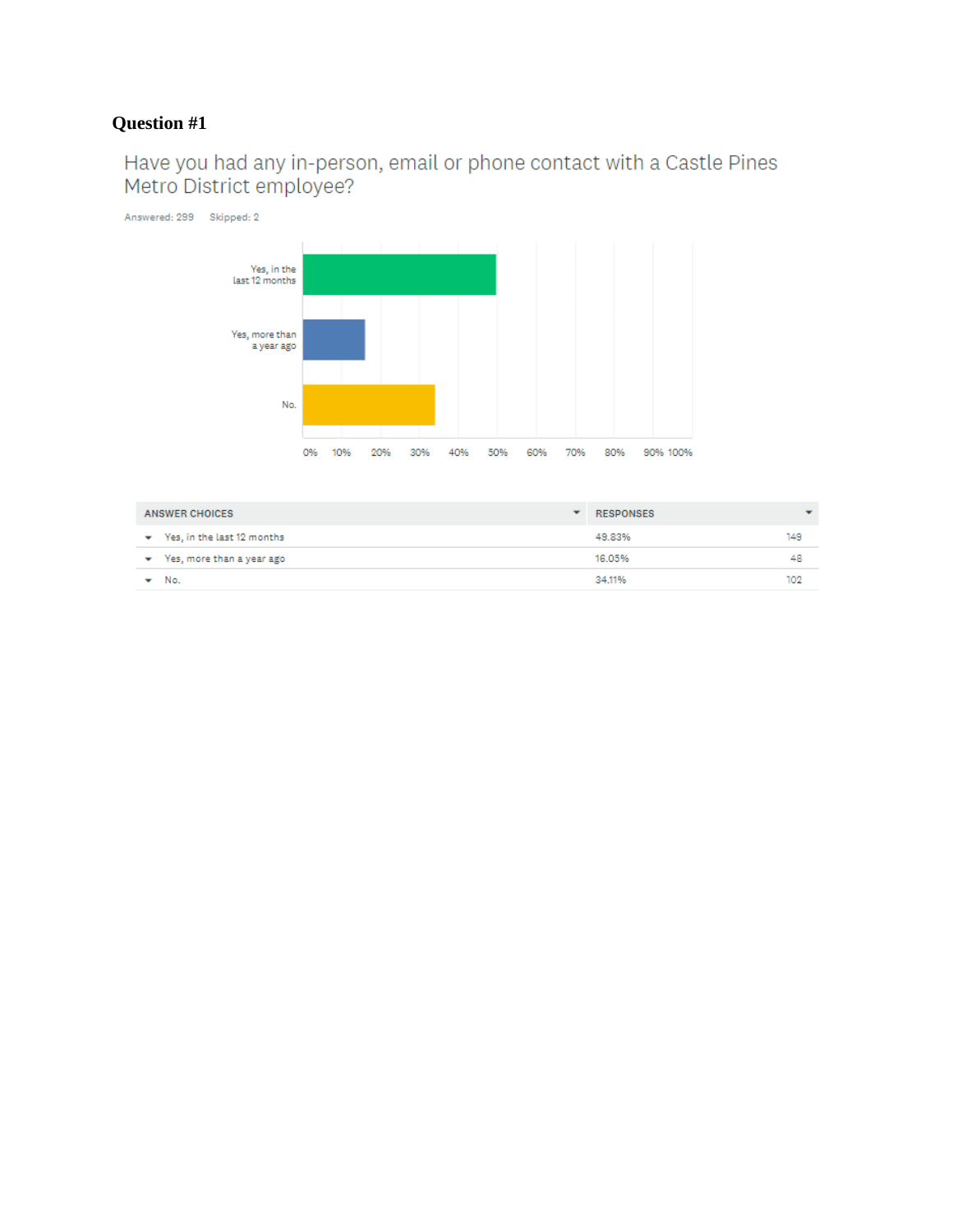## What was the most recent contact about?

Answered: 295 Skipped: 6



| <b>ANSWER CHOICES</b>                    | ▼         | <b>RESPONSES</b> | $\overline{\phantom{a}}$ |
|------------------------------------------|-----------|------------------|--------------------------|
| Monthly bill<br>▼                        |           | 16.95%           | 50                       |
| Service Issue<br>$\mathbf{v}$            |           | 13.90%           | 41                       |
| Conservation<br>$\overline{\phantom{a}}$ |           | 6.78%            | 20                       |
| I did not contact the District<br>↽      |           | 30.17%           | 89                       |
| Other (please specify)                   | Responses | 32.20%           | 95                       |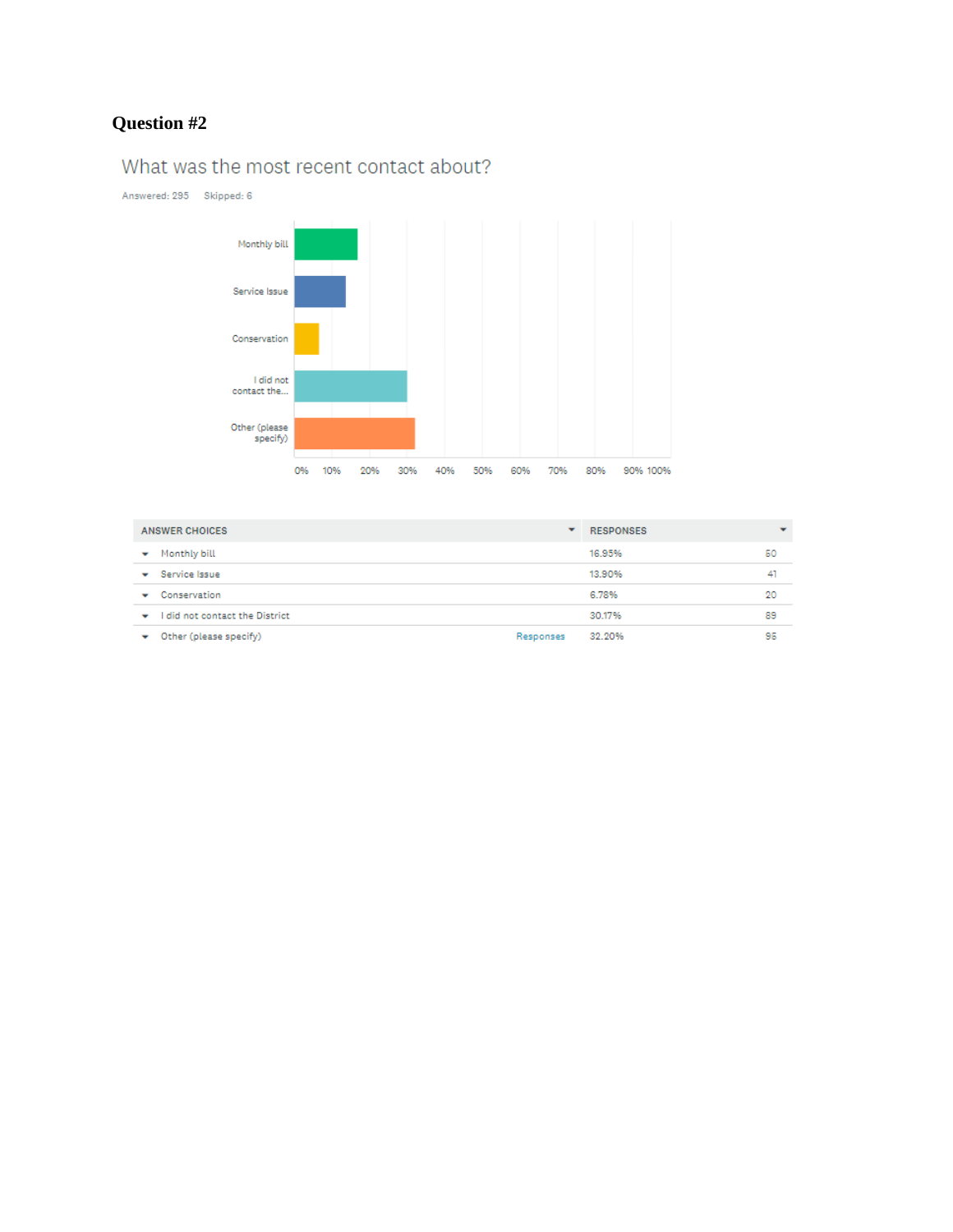What is your overall impression of the job the current Castle Pines Metro<br>Board District and staff are doing in providing services to the community?



| <b>ANSWER CHOICES</b> | <b>RESPONSES</b><br>$\overline{\phantom{a}}$ | $\overline{\phantom{a}}$ |
|-----------------------|----------------------------------------------|--------------------------|
| $\bullet$ Excellent   | 23.08%                                       | 69                       |
| $\div$ Good           | 36.45%                                       | 109                      |
| $\leftarrow$ Fair     | 15.72%                                       | 47                       |
| $\sqrt{P}$ Poor       | 13.04%                                       | 39                       |
| Don't know<br>-       | 11.71%                                       | 35                       |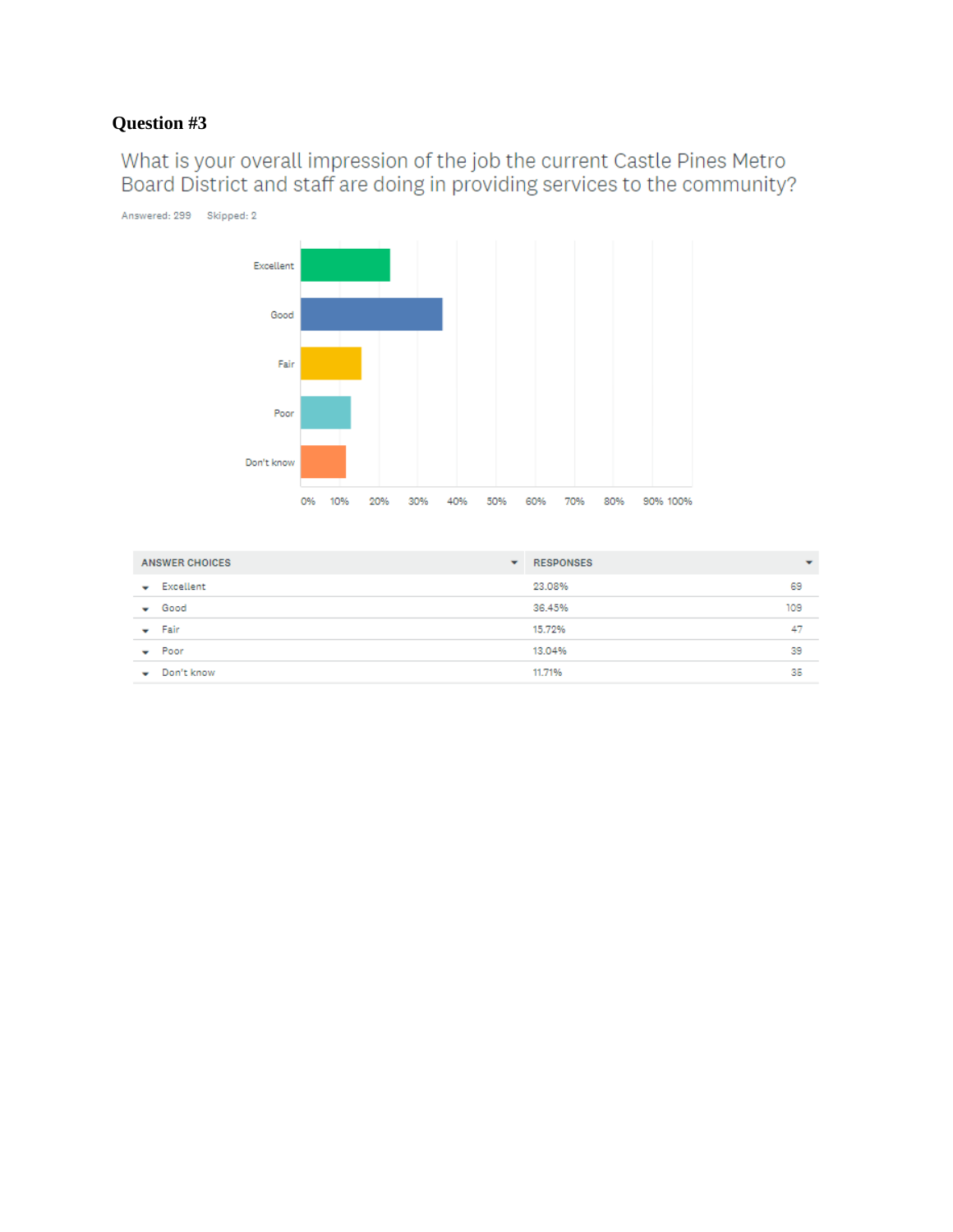Which of the following sources, if any, have you used in the past year to get information from Castle Pines Metro? (Check all that apply)



| <b>ANSWER CHOICES</b>                                                                          |  | <b>RESPONSES</b> | $\overline{\phantom{a}}$ |
|------------------------------------------------------------------------------------------------|--|------------------|--------------------------|
| Village Reporter<br>▼                                                                          |  | 56.86%           | 170                      |
| Village Weekly email<br>٠                                                                      |  | 50.50%           | 151                      |
| CastlePinesMetro.com<br>۰                                                                      |  | 16.05%           | 48                       |
| Nextdoor<br>۰                                                                                  |  | 29.10%           | 87                       |
| Call<br>۰                                                                                      |  | 22.74%           | 68                       |
| Email                                                                                          |  | 12.37%           | 37                       |
| In person by visiting the Castle Pines Metro District Office or attending a board meeting<br>۰ |  | 17.73%           | 53                       |
| None                                                                                           |  | 13.71%           | 41                       |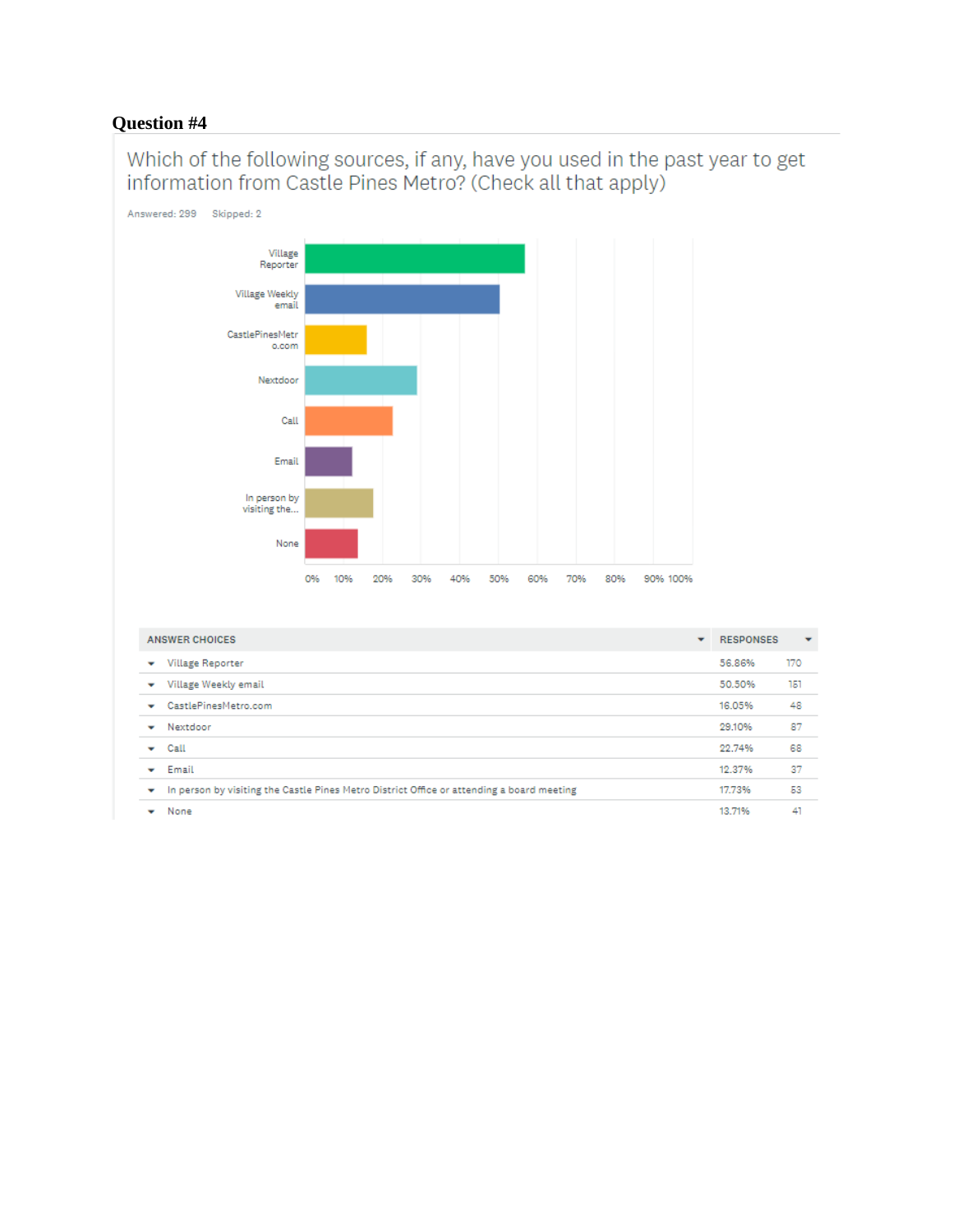From which of the following sources, if any, would you prefer to receive<br>communication from Castle Pines Metro? (Check all that apply)



| <b>ANSWER CHOICES</b>        |                     | $\overline{\phantom{a}}$<br><b>RESPONSES</b> |
|------------------------------|---------------------|----------------------------------------------|
| Facebook<br>▼                | 2.35%               |                                              |
| Quarterly newsletter<br>↽    | 69.46%              | 207                                          |
| News updates on website<br>↽ | 26.85%              | 80                                           |
| None<br>▼                    | 3.36%               | 10                                           |
| Other (please specify)<br>▼  | 26.51%<br>Responses | 79                                           |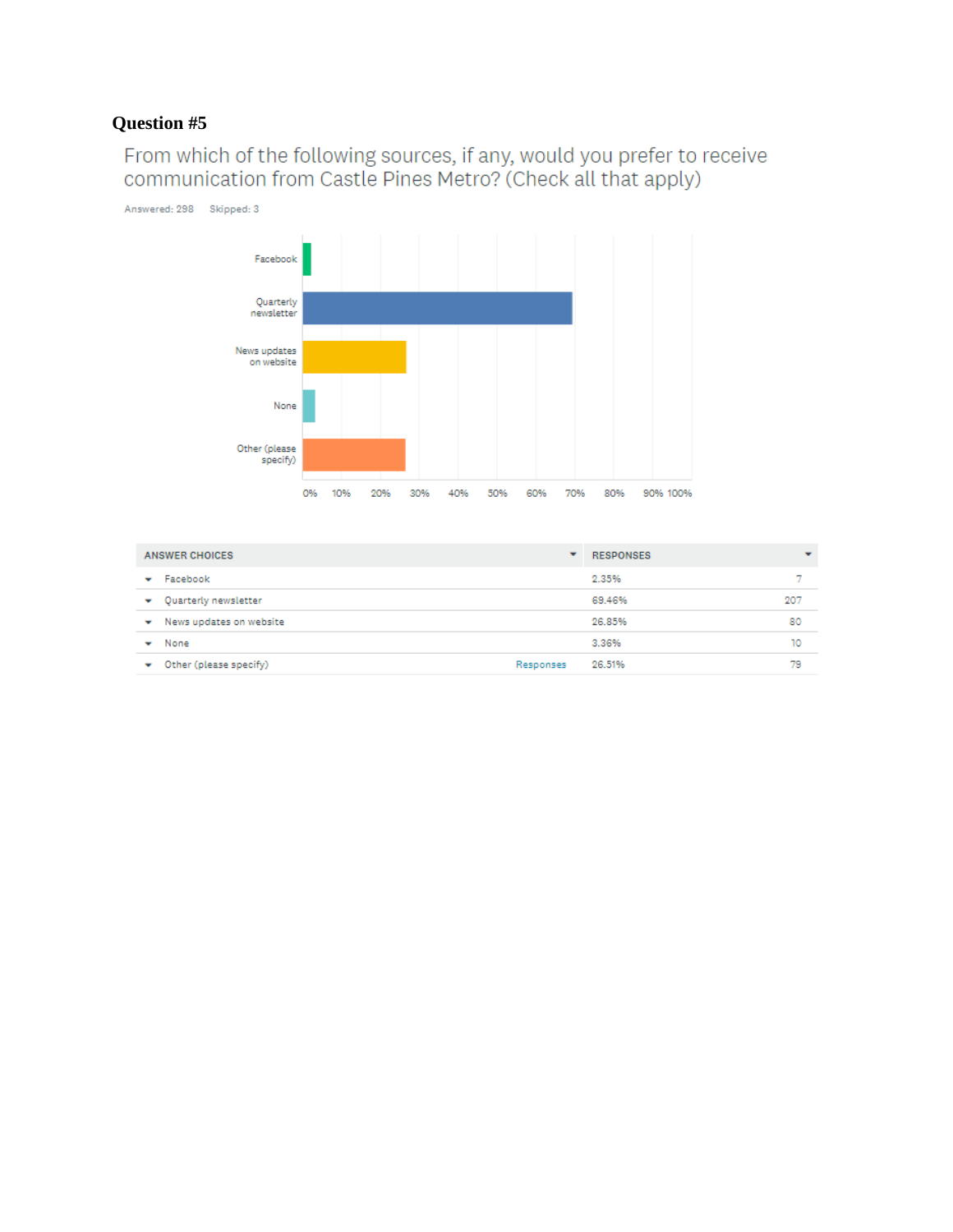How frequently would you like to receive updates from Castle Pines Metro<br>District? (Not including urgent information)



| <b>ANSWER CHOICES</b>                | <b>RESPONSES</b><br>۰ | $\overline{\phantom{a}}$ |
|--------------------------------------|-----------------------|--------------------------|
| Weekly<br>▼                          | 7.07%                 | 21                       |
| Monthly<br>▼                         | 37.04%                | 110                      |
| Quarterly<br>▼                       | 46.46%                | 138                      |
| $\blacktriangleright$ Twice annually | 5.39%                 | 16                       |
| Not important to me<br>۰             | 4.04%                 | 12                       |